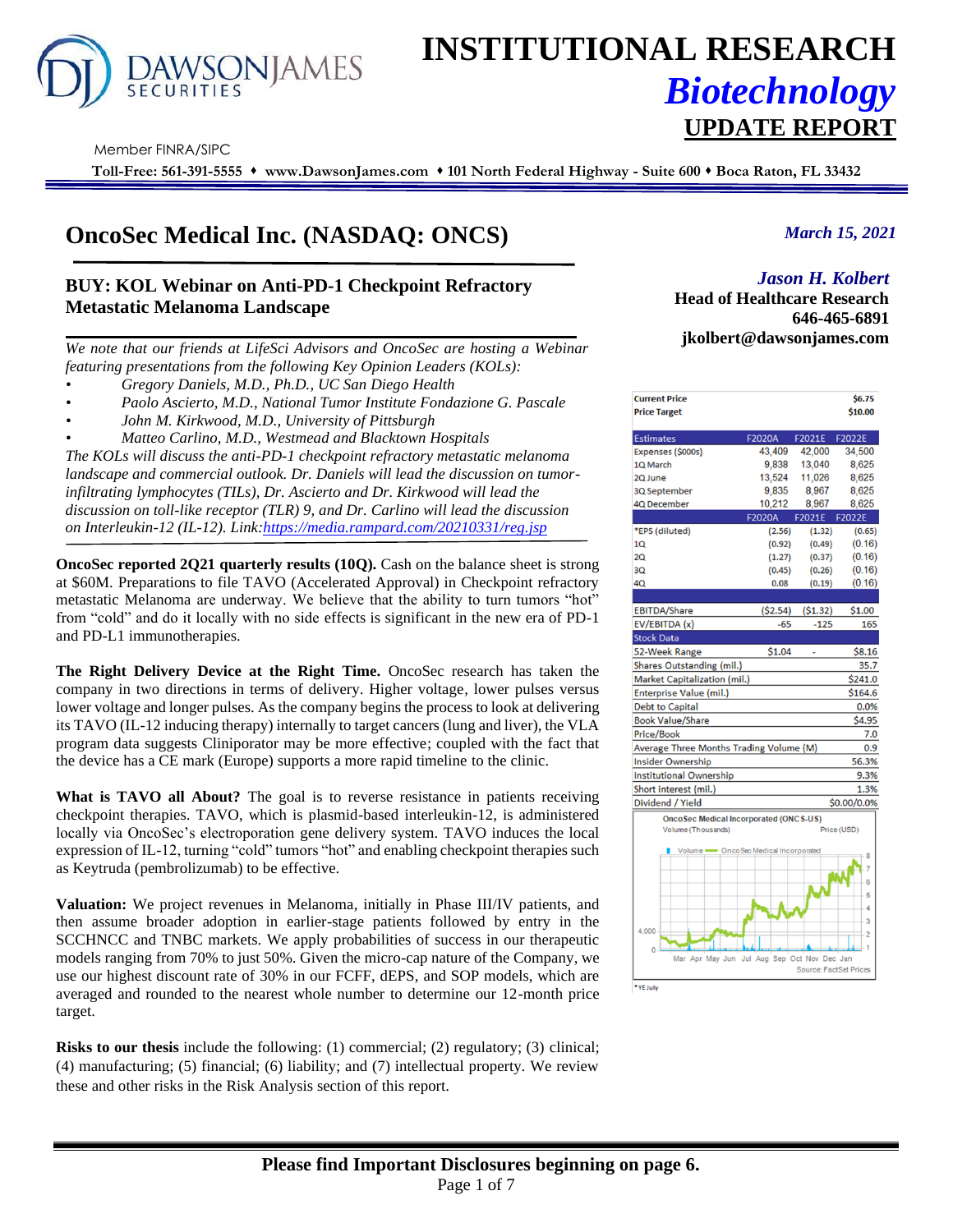

#### **Model Assumptions:**

- 1. We assume an initial commercial launch of TAVO in Stage III/IV Melanoma beginning in 2023. The market is relatively small, based on our assumptions, just 12,000 patients annually. We assume a price of \$90,000 per year and a peak share of just 9%. We use a 70% probability of success or a 30% risk cut.
- 2. We assume expansion to the broader metastatic Melanoma marketplace by 2024, targeting 78,000 patients initially. We assume a starting share of just 1% but growing to 17% by 2030. We assume the same pricing as Stage III/IV. We use a 50% probability of success or a 50% risk cut.
- 3. We assume expansion to SCCHNCC in 2023, 60,000 patients initially. We assume a starting share of just 1% and rising to just 3% by 2030. We assume \$125,000 per therapy course and apply a 55% risk cut.
- 4. We assume expansion to Triple Negative Breast Cancer in 2024, 41,000 patients initially. We assume a starting share of just 1% and rising to just 7% by 2030. We assume \$100,000 per therapy course and apply a 70% risk cut or 30% probability of success.

#### **Exhibit 1. Therapeutic Models**

| <b>Exhibit 1. Therapeutic Models</b>     |         |         |          |          |          |          |           |           |           |           |           |
|------------------------------------------|---------|---------|----------|----------|----------|----------|-----------|-----------|-----------|-----------|-----------|
| Melanoma (Stage III/IV)                  | 2020E   | 2021E   | 2022E    | 2023E    | 2024E    | 2025E    | 2026E     | 2027E     | 2028E     | 2029E     | 2030E     |
| Prevalence                               | 100,350 | 101.354 | 102,367  | 103,391  | 104.425  | 105.469  | 106,524   | 107.589   | 108,665   | 109,751   | 110,849   |
| Growth                                   | 1%      | 1%      | 1%       | 1%       | 1%       | 1%       | 1%        | 1%        | 1%        | 1%        | 1%        |
| Stage III/IV                             | 12,042  | 12,162  | 12,284   | 12,407   | 12,531   | 12,656   | 12,783    | 12,911    | 13,040    | 13,170    | 13,302    |
| % Market Share                           |         |         | 0%       | 2%       | 3%       | 4%       | 5%        | 6%        | 7%        | 8%        | 9%        |
| <b>Total Patients</b>                    |         |         | $\Omega$ | 248      | 376      | 506      | 639       | 775       | 913       | 1054      | 1197      |
| Cost per year                            |         |         | \$90,000 | \$92,700 | \$95,481 | \$98,345 | \$101.296 | \$104,335 | \$107.465 | \$110,689 | \$114,009 |
| % Price Increase                         |         |         | 3%       | 3%       | 3%       | 3%       | 3%        | 3%        | 3%        | 3%        | 3%        |
| Sales (\$M)                              |         |         | \$0      | \$23,002 | \$35,894 | \$49,787 | \$64,742  | \$80,822  | \$98,092  | \$116,623 | \$136,488 |
| Risk Adjustment                          |         |         | 30%      | 30%      | 30%      | 30%      | 30%       | 30%       | 30%       | 30%       | 30%       |
| Revenue (\$M)                            |         |         | \$0      | \$16.102 | \$25,126 | \$34,851 | \$45,320  | \$56,575  | \$68,664  | \$81,636  | \$95,542  |
| Source: Company reports and Dawson James |         |         |          |          |          |          |           |           |           |           |           |

| Sales (\$M)                              |         |         | \$0      | \$23,002 | \$35,894 | \$49,787  | \$64,742  | \$80,822    | \$98,092    | \$116,623   | \$136,488   |
|------------------------------------------|---------|---------|----------|----------|----------|-----------|-----------|-------------|-------------|-------------|-------------|
| Risk Adjustment                          |         |         | 30%      | 30%      | 30%      | 30%       | 30%       | 30%         | 30%         | 30%         | 30%         |
| Revenue (\$M)                            |         |         | \$0      | \$16,102 | \$25,126 | \$34,851  | \$45,320  | \$56,575    | \$68,664    | \$81,636    | \$95,542    |
| Source: Company reports and Dawson James |         |         |          |          |          |           |           |             |             |             |             |
| Melanoma (All Ex. Stage III/IV)          | 2020E   | 2021E   | 2022E    | 2023E    | 2024E    | 2025E     | 2026E     | 2027E       | 2028E       | 2029E       | 2030E       |
| Prevalence                               | 100,350 | 101.354 | 102,367  | 103,391  | 104,425  | 105,469   | 106,524   | 107,589     | 108,665     | 109,751     | 110,849     |
| Growth                                   | 1%      | 1%      | 1%       | 1%       | 1%       | $1\%$     | 1%        | 1%          | 1%          | 1%          | 1%          |
| Stage II <sup></sup>                     | 75,263  | 76,015  | 76,775   | 77,543   | 78,318   | 79,102    | 79,893    | 80,692      | 81,499      | 82,313      | 83,137      |
| % Market Share                           |         |         | 0%       | 0%       | 1%       | 5%        | 8%        | 12%         | 15%         | 16%         | 17%         |
| <b>Total Patients</b>                    |         |         |          | $\Omega$ | 783      | 3955      | 6391      | 9683        | 12225       | 13170       | 14133       |
| Cost per year                            |         |         | \$90,000 | \$92,700 | \$95,481 | \$98,345  | \$101.296 | \$104.335   | \$107,465   | \$110,689   | \$114,009   |
| % Price Increase                         |         |         | 3%       | 3%       | 3%       | 3%        | 3%        | 3%          | 3%          | 3%          | 3%          |
| Sales (\$M)                              |         |         | \$0      | \$0      | \$74,779 | \$388,964 | \$647,423 | \$1,010,272 | \$1,313,732 | \$1,457,787 | \$1,611,319 |
| <b>Risk Adiustment</b>                   |         |         | 50%      | 50%      | 50%      | 50%       | 50%       | 50%         | 50%         | 50%         | 50%         |
| Revenue (\$M)                            |         |         | \$0      | \$0      | \$37,390 | \$194,482 | \$323,712 | \$505,136   | \$656,866   | \$728,893   | \$805,660   |
|                                          |         |         |          |          |          |           |           |             |             |             |             |
|                                          |         |         |          |          |          |           |           |             |             |             |             |

|               | Sales (\$M)                              |        |        | \$0       | \$0       | \$74,779  | \$388,964 | \$647.423 | \$1,010,272 | \$1,313,732 | \$1,457,787 | \$1.611.319 |
|---------------|------------------------------------------|--------|--------|-----------|-----------|-----------|-----------|-----------|-------------|-------------|-------------|-------------|
|               | Risk Adjustment                          |        |        | 50%       | 50%       | 50%       | 50%       | 50%       | 50%         | 50%         | 50%         | 50%         |
|               | Revenue (\$M)                            |        |        | \$0       | \$0       | \$37,390  | \$194,482 | \$323.712 | \$505,136   | \$656,866   | \$728,893   | \$805,660   |
| <b>SCCHNC</b> |                                          | 2020E  | 2021E  | 2022E     | 2023E     | 2024E     | 2025E     | 2026E     | 2027E       | 2028E       | 2029E       | 2030E       |
|               | Prevalence                               | 59,067 | 59,658 | 60,254    | 60,857    | 61,465    | 62,080    | 62,701    | 63,328      | 63,961      | 64,601      | 65,247      |
|               | Growth                                   | 1%     | 1%     | 1%        | 1%        | 1%        | 1%        | 1%        | 1%          | 1%          | 1%          | 1%          |
|               | % Market Share                           |        |        | 0%        | 1%        | 2%        | 3%        | 3%        | 3%          | 3%          | 3%          | 3%          |
|               | <b>Total Patients</b>                    |        |        |           | 609       | 1229      | 1862      | 1881      | 1900        | 1919        | 1938        | 1957        |
|               | Cost per year                            |        |        | \$125,000 | \$128,750 | \$132,613 | \$136,591 | \$140,689 | \$144,909   | \$149,257   | \$153,734   | \$158,346   |
|               | % Price Increase                         |        |        | 3%        | 3%        | 3%        | 3%        | 3%        | 3%          | 3%          | 3%          | 3%          |
|               | Sales (\$M)                              |        |        | \$0       | \$78,353  | \$163,021 | \$254,387 | \$264,639 | \$275,304   | \$286,398   | \$297,940   | \$309,947   |
|               | <b>Risk Adiustment</b>                   |        |        | 55%       | 55%       | 55%       | 55%       | 55%       | 55%         | 55%         | 55%         | 55%         |
|               | Revenue (\$M)                            |        |        | \$0       | \$35,259  | \$73,360  | \$114,474 | \$119,087 | \$123,887   | \$128,879   | \$134,073   | \$139,476   |
|               | Source: Company reports and Dawson James |        |        |           |           |           |           |           |             |             |             |             |

| Risk Adjustment                                    |         |         | 55%     | 55%       | 55%       | 55%       | 55%       | 55%       | 55%       | 55%       | 55%       |
|----------------------------------------------------|---------|---------|---------|-----------|-----------|-----------|-----------|-----------|-----------|-----------|-----------|
| Revenue (\$M)                                      |         |         | \$0     | \$35,259  | \$73,360  | \$114,474 | \$119,087 | \$123.887 | \$128,879 | \$134,073 | \$139,476 |
| Source: Company reports and Dawson James           |         |         |         |           |           |           |           |           |           |           |           |
| <b>Breast Cancer - Triple Negative</b>             | 2020E   | 2021E   | 2022E   | 2023E     | 2024E     | 2025E     | 2026E     | 2027E     | 2028E     | 2029E     | 2030E     |
| <b>BC</b> Prevalence                               | 276.480 | 279.245 | 282,037 | 284.858   | 287,706   | 290,583   | 293.489   | 296.424   | 299,388   | 302,382   | 305,406   |
| Growth                                             | 1%      | 1%      | 1%      | 1%        | 1%        | 1%        | 1%        | 1%        | 1%        | 1%        | 1%        |
| Triple Negative Breast Cancer (15%)                | 41,472  | 41,887  | 42,306  | 42.729    | 43,156    | 43,587    | 44,023    | 44.464    | 44,908    | 45,357    | 45,811    |
| 'ercent of PD1/PD-L1 non-responders (70%)          | 29,030  | 29,321  | 29,614  | 29,910    | 30,209    | 30,511    | 30,816    | 31,125    | 31,436    | 31,750    | 32,068    |
| % Market Share                                     |         |         |         | 0%        | 1%        | 2%        | 3%        | 4%        | 5%        | 6%        | 7%        |
| <b>Total Patients</b>                              |         |         |         |           | 302       | 610       | 924       | 1,245     | 1,572     | 1,905     | 2,245     |
| Cost per year                                      |         |         |         | \$100,000 | \$103,000 | \$106,090 | \$109.273 | \$112,551 | \$115,927 | \$119,405 | \$122,987 |
| % Price Increase                                   |         |         |         | 3%        | 3%        | 3%        | 3%        | 3%        | 3%        | 3%        | 3%        |
| Sales (\$M)                                        |         |         |         | \$0       | \$31.115  | \$64,739  | \$101.022 | \$140.124 | \$182,213 | \$227,468 | \$276,074 |
| Risk Adjustment                                    |         |         |         | 70%       | 70%       | 70%       | 70%       | 70%       | 70%       | 70%       | 70%       |
| Revenue (\$M)                                      |         |         |         | \$0       | \$9,335   | \$19,422  | \$30,306  | \$42,037  | \$54,664  | \$68,240  | \$82,822  |
| Source: Company reports and Dawson James estimates |         |         |         |           |           |           |           |           |           |           |           |

*Source: Company reports and Dawson James estimates*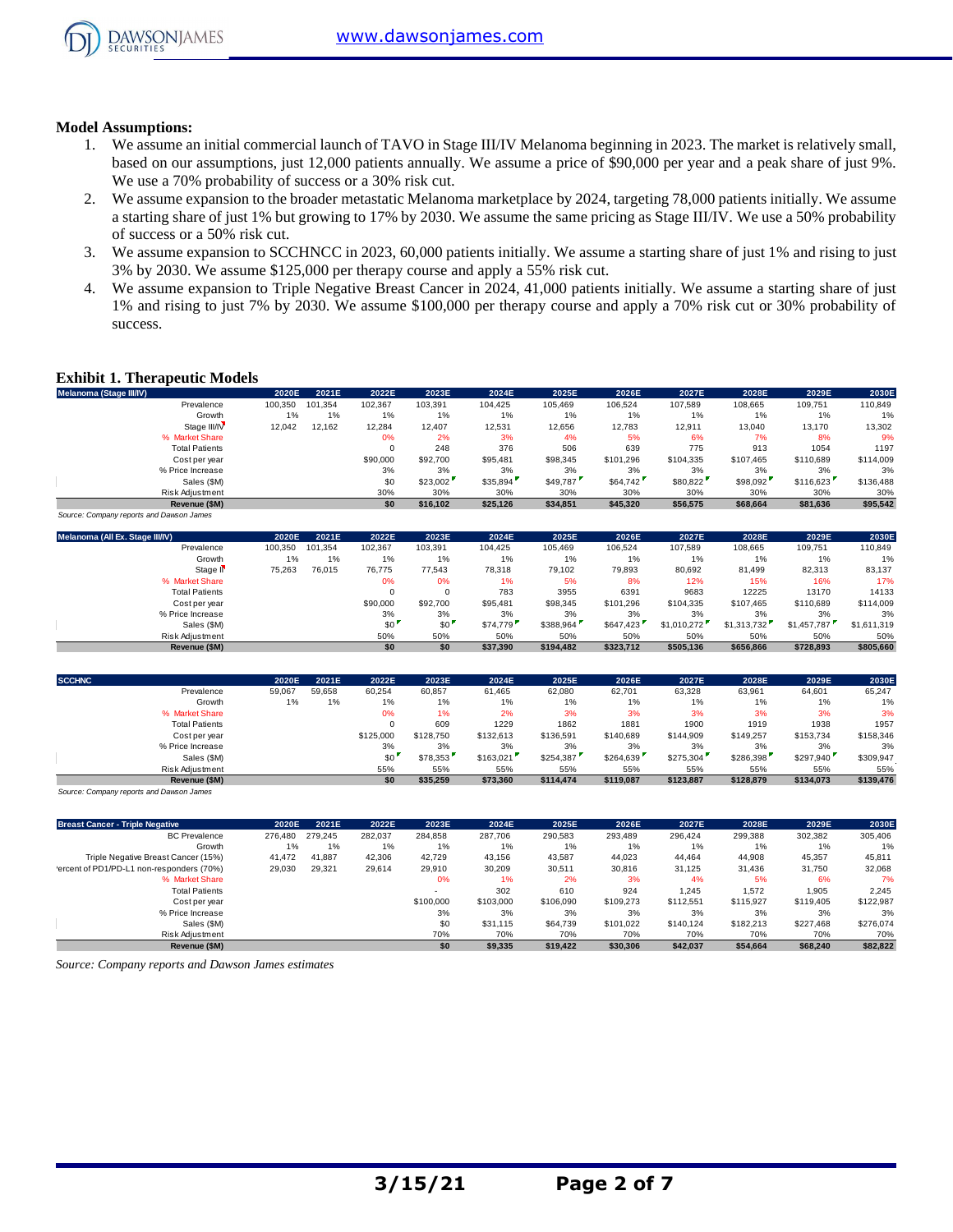

**Valuation.** Using our therapeutic models above (see those assumptions), we project revenues out to the year 2030. Our valuation is also based on projected, fully diluted, out-year share count and assumes multiple capital raises. We apply probabilities of success in our therapeutic models ranging from 70% to just 50%. Given the micro-cap nature of the Company, we use our highest discount rate of 30% Exhibit 2. Free Cash Flow Model<br>
Exhibit 2. Free Cash Flow Model<br>
Average \$ 10<br>
Price Tange \$ 10 target.

#### **Exhibit 2. Free Cash Flow Model**

| target.                                |                 |           |           |           |           |        |        |         |         |         |         |         |           |
|----------------------------------------|-----------------|-----------|-----------|-----------|-----------|--------|--------|---------|---------|---------|---------|---------|-----------|
| <b>Exhibit 2. Free Cash Flow Model</b> |                 |           |           |           |           |        |        |         |         |         |         |         |           |
| Average \$                             | 10 <sub>1</sub> |           |           |           |           |        |        |         |         |         |         |         |           |
| Price Target \$<br>Year                | 11<br>2021      |           |           |           |           |        |        |         |         |         |         |         |           |
| DCF Valuation Using FCFF (M):          |                 |           |           |           |           |        |        |         |         |         |         |         |           |
| units ('000)                           |                 | 2019A     | 2020A     | 2021E     | 2022E     | 2023E  | 2024E  | 2025E   | 2026E   | 2027E   | 2028E   | 2029E   | 2030E     |
| EBIT                                   |                 | (30, 275) | (43, 126) | (41, 860) | (34,500)  | 10,252 | 95,745 | 298,197 | 442,217 | 636,464 | 804,877 | 901,052 | 1,003,625 |
| Tax Rate                               |                 | 0%        | 0%        | 0%        | 0%        | 10%    | 20%    |         | 30%     | 35%     | 36%     | 37%     | 38%       |
| $EBIT(1-t)$                            |                 | (30, 275) | (43, 126) | (41, 860) | (34, 500) | 9,227  | 76,596 | 298,197 | 309,552 | 413,701 | 515,121 | 567,662 | 622,247   |
| Change in NWC                          |                 |           |           |           |           |        |        |         |         |         |         |         |           |
| <b>FCF</b>                             |                 | (30, 275) | (43, 126) | (41, 860) | (34, 500) | 9,227  | 76,596 | 298,197 | 309,552 | 413,701 | 515,121 | 567,662 | 622,247   |
| PV of FCF                              |                 | (51, 164) | (56,064)  | (41, 860) | (26, 538) | 5,459  | 34,864 | 104,407 | 83,371  | 85,709  | 82,093  | 69,589  | 58,678    |
| Discount Rate                          | 30%             |           |           |           |           |        |        |         |         |         |         |         |           |
| Long Term Growth Rate                  | 1%              |           |           |           |           |        |        |         |         |         |         |         |           |
| <b>Terminal Cash Flow</b>              | 2,167,137       |           |           |           |           |        |        |         |         |         |         |         |           |
| Terminal Value YE2030                  | 265,668         |           |           |           |           |        |        |         |         |         |         |         |           |
| <b>NPV</b>                             | 614,213         |           |           |           |           |        |        |         |         |         |         |         |           |
| NPV-Debt                               | 7,902           |           |           |           |           |        |        |         |         |         |         |         |           |
| Shares out (thousands)                 | 54,417          | 2030E     |           |           |           |        |        |         |         |         |         |         |           |
| NPV Per Share                          | \$<br>11        |           |           |           |           |        |        |         |         |         |         |         |           |

*Source: Dawson James estimates, company reports*

#### **Exhibit 3. Discounted EPS Model**

| 2030<br>10                               |
|------------------------------------------|
|                                          |
|                                          |
| 30%                                      |
| \$<br>11.43                              |
| \$<br>11                                 |
| Courage Company reports and Dougan James |

| <b>Current Year</b><br>Year of EPS        | 2021<br>2030          |                      |                 |          | Discount Rate and Earnings Multiple Varies, Year is Constant | 2030 EPS |         |               |       |
|-------------------------------------------|-----------------------|----------------------|-----------------|----------|--------------------------------------------------------------|----------|---------|---------------|-------|
| <b>Earnings Multiple</b>                  | 10                    |                      |                 | 5%       | 10%                                                          | 15%      | 20%     | 25%           | 30%   |
| Discount Factor                           | 30%                   | Earnings<br>Multiple | 0               | \$0.00   | \$0.00                                                       | \$0.00   | \$0.00  | $$0.00$ \$    |       |
| Selected Year EPS                         | $\mathbb{S}$<br>11.43 |                      |                 | \$36.85  | \$24.25                                                      | \$16.25  | \$11.08 | $$7.67$ \$    | 5.39  |
| <b>NPV</b>                                | Ŝ.<br>11'             |                      | 10 <sub>1</sub> | \$73.70  | \$48.49                                                      | \$32.50  | \$22.16 | $$15.35$ \$   | 10.78 |
| Source: Company reports and Daw son James |                       |                      | 15              | \$110.56 | \$72.74                                                      | \$48.75  | \$33.24 | $$23.02$ \$   | 16.17 |
|                                           |                       |                      | 20              | \$147.41 | \$96.98                                                      | \$65.01  | \$44.32 | \$30.69<br>\$ | 21.56 |
|                                           |                       |                      | 25              | \$184.26 | \$121.23                                                     | \$81.26  | \$55.40 | $$38.37$ \$   | 26.96 |
|                                           |                       |                      | 30              | \$221.11 | \$145.47                                                     | \$97.51  | \$66.48 | $$46.04$ \$   | 32.35 |
|                                           |                       |                      | 35 <sub>1</sub> | \$257.97 | \$169.72                                                     | \$113.76 | \$77.56 | \$53.71<br>\$ | 37.74 |

*Source: Dawson James estimates*

#### **Exhibit 4. Sum-of-the-Parts Model**

| <b>Oncosec Medical Sum of the Parts</b> | LT Gr | Discount Rate | Yrs. to Mkt | % Success | Peak Sales MM's | Term Val |
|-----------------------------------------|-------|---------------|-------------|-----------|-----------------|----------|
| Melanoma (Stage III/IV)                 | 1%    | 30%           | 3           | 70%       | \$136           | \$471    |
| <b>NPV</b>                              |       |               |             |           |                 | \$1.93   |
| Melanoma (other)                        | 1%    | 30%           | 5           | 50%       | \$901           | \$3,108  |
| <b>NPV</b>                              |       |               |             |           |                 | \$5.38   |
| <b>SCCHNC</b>                           | 1%    | 30%           | 5           | 45%       | \$139           | \$481    |
| <b>NPV</b>                              |       |               |             |           |                 | \$0.75   |
| <b>Breast Cancer - Triple Negative</b>  | 1%    | 30%           | 7           | 30%       | \$276           | \$952    |
| <b>NPV</b>                              |       |               |             |           |                 | \$0.59   |
| Pipeline                                | 1%    | 30%           | 5           | 50%       | \$100           | \$345    |
| <b>NPV</b>                              |       |               |             |           |                 | \$0.60   |
| Net Margin                              |       |               |             |           |                 | 70%      |
| MM Shrs OS (2030E)                      |       |               |             |           |                 | 54       |
| <b>Total</b>                            |       |               |             |           |                 | \$9      |

*Source: Dawson James estimates*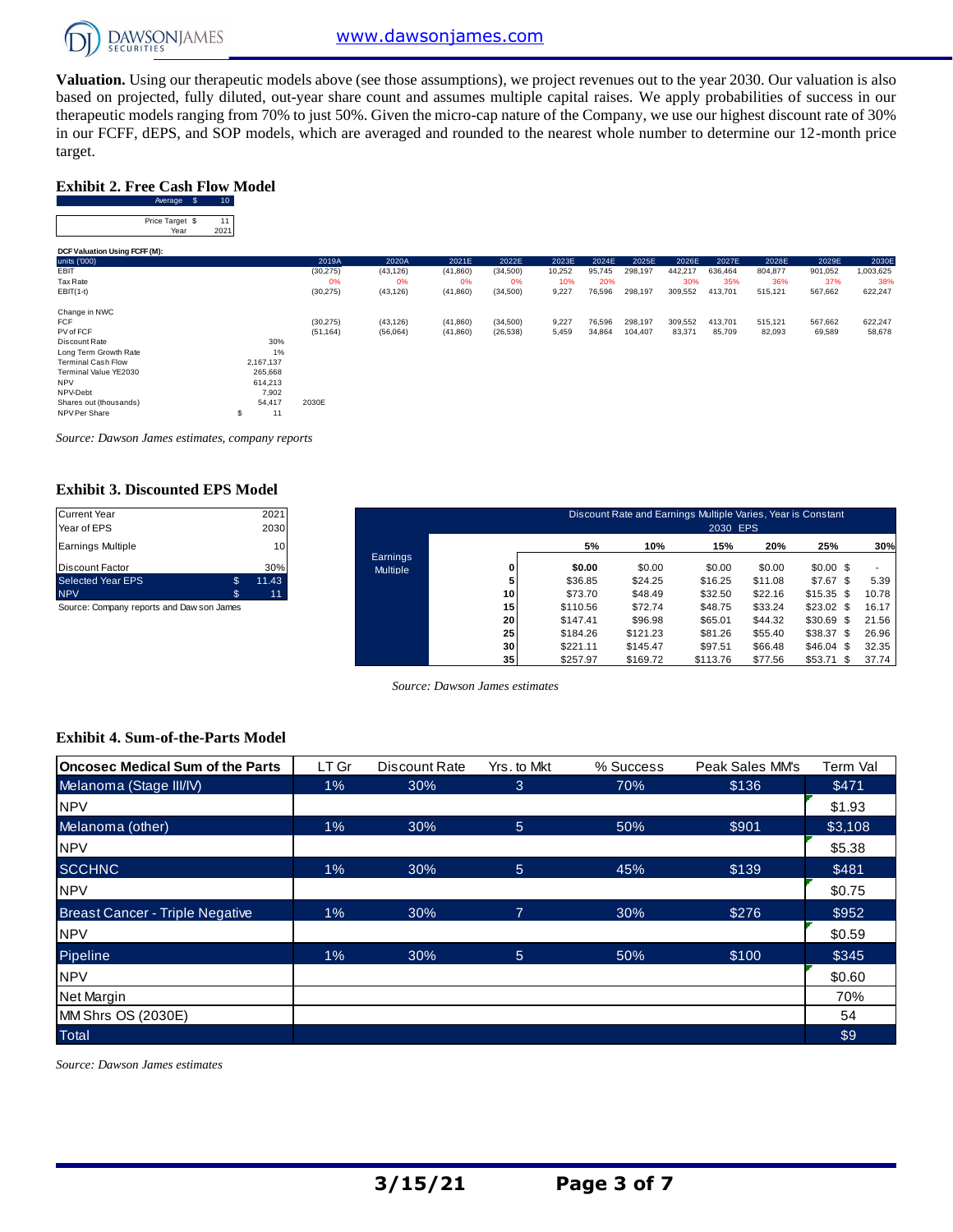

#### **Risk Analysis**

**Clinical and regulatory risk.** There is no assurance that any of the Company's products will be approved for any of the proposed indications and/or that the clinical data will be compelling. We recognize the competitive environment is evolving rapidly, and as such, it is possible that clinical programs may need to be revised, extending timelines.

**Commercial risk.** There are multiple competing therapies, and there can be no assumption that TAVO can be competitive if and when it is ready for approval and commercialization.

**Financial risk.** The Company may need to raise capital in the marketplace, and there can be no assurances that the Company will be able to raise capital and do so on favorable terms successfully.

Liability. There can be no assurances that the products and Company are exposed to liabilities from products once commercialized.

**Manufacturing.** The Company will need to manufacture its devices and products, and this may require expansion and capital resources to be able to provide products at scale prior to commercialization. There can be no assurances that the Company will be able to overcome such hurdles.

**Intellectual property risk.** The Company may have to defend its patents and technical know-how, and there can be no assurances that the licenses will not be infringed or will be held as valid if challenged, and the Company may infringe on third parties' patents.

**Reimbursement and insurance payment risk.** Insurance payment for products may be an additional hurdle to adoption.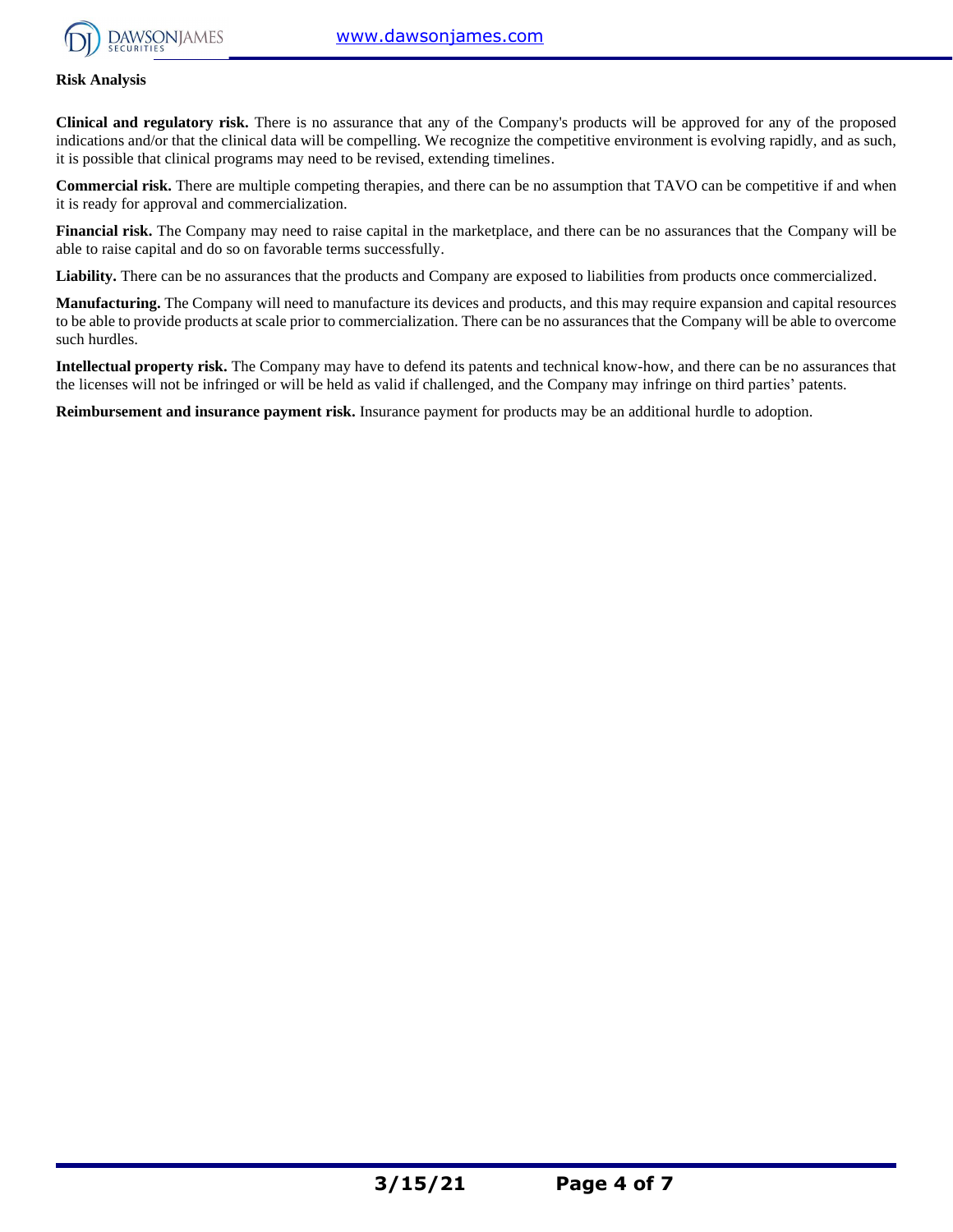

### **Exhibit 5. Income Statement**

| Oncosec Medical Inc. Income Statement (\$000)           | 7.2019    | 7.2020    | Aug-Oct        | Nov.-Jan.      | Feb.-Apr. | May-July  | 7.2021    | 7.2022         | 7.2023 | 7.2024  | 7.2025  | 7.2026  | 7.2027  | 7.2028  | 7.2029    | 7.2030    |
|---------------------------------------------------------|-----------|-----------|----------------|----------------|-----------|-----------|-----------|----------------|--------|---------|---------|---------|---------|---------|-----------|-----------|
| <b>Oncosec Medical .: YE Jul 31</b>                     | 2019A     | 2020A     | 1Q21A          | 2Q21A          | 3Q21E     | 4Q21E     | 2021E     | 2022E          | 2023E  | 2024E   | 2025E   | 2026E   | 2027E   | 2028E   | 2029E     | 2030E     |
| Revenue (\$000)                                         |           |           |                |                |           |           |           |                |        |         |         |         |         |         |           |           |
| Checkpoint Resistant Metastatic Melanoma - Stage III/IV |           |           |                |                |           |           |           |                | 16,102 | 25,126  | 34,851  | 45,320  | 56,575  | 68.664  | 81,636    | 95,542    |
| Other Melanoma's                                        |           |           |                |                |           |           |           |                |        | 37,390  | 194,482 | 323,712 | 505,136 | 656.866 | 728,893   | 805,660   |
| Squamous cell carcinoma head and neck (SCCHN) cancer    |           |           |                |                |           |           |           |                | 35,259 | 73,360  | 114,474 | 119,087 | 123,887 | 128,879 | 134,073   | 139,476   |
| Triple Negative Breast Cancer (TNBC)                    |           |           |                |                |           |           |           |                |        | 9,335   | 19,422  | 30,306  | 42,037  | 54,664  | 68,240    | 82,822    |
| <b>Total Product Sales</b>                              |           |           |                |                |           |           |           | ж.             | 51,361 | 145.210 | 363.229 | 518.425 | 727.635 | 909.074 | 1,012,843 | 1.123.500 |
| Milestones                                              |           |           |                |                |           |           |           |                |        |         |         |         |         |         |           |           |
|                                                         |           |           |                |                |           |           |           |                |        |         |         |         |         |         |           |           |
| <b>Total Revenues</b>                                   |           |           |                |                |           |           |           | ж.             | 51,361 | 145.210 | 363.229 | 518.425 | 727.635 | 909.074 | 1.012.843 | 1,123,500 |
| <b>Expenses</b>                                         |           |           |                |                |           |           |           |                |        |         |         |         |         |         |           |           |
| Cost of Goods Sold                                      |           |           |                |                |           |           |           |                | 4.109  | 10,165  | 25,426  | 36,290  | 50,934  | 63,635  | 70,899    | 78,645    |
| COGS%                                                   |           |           | 10%            | 10%            | 10%       | 10%       | 10%       | 9%             | 8%     | 7%      | 7%      | 7%      | 7%      | 7%      | 7%        | 7%        |
| General and Administrative                              | 11.971    | 18.312    | 3,241          | 2,111          | 5.824     | 5.824     | 17,000    | 20,000         | 22,000 | 24,000  | 24,000  | 24,000  | 24,000  | 24,000  | 24,000    | 24,000    |
| G&A%                                                    |           |           |                |                |           |           |           |                |        |         |         |         |         |         |           |           |
| Research and Development                                | 18,445    | 25,097    | 9,799          | 8,915          | 3,143     | 3,143     | 25,000    | 14,500         | 15,000 | 15,300  | 15,606  | 15,918  | 16,236  | 16,561  | 16,892    | 17,230    |
| <b>R&amp;D%</b>                                         |           |           |                |                |           |           |           |                |        |         |         |         |         |         |           |           |
| <b>Total expenses</b>                                   | 30.417    | 43,409    | 13.040         | 11.026         | 8.967     | 8.967     | 42.000    | 34.500         | 41,109 | 49.465  | 65.032  | 76.208  | 91,171  | 104,196 | 111,791   | 119,875   |
| Oper. Inc. (Loss)                                       | (30, 417) | (43, 409) | (13,040)       | (11,026)       | (8,967)   | (8,967)   | (42,000)  | (34,500)       | 10,252 | 95,745  | 298,197 | 442,217 | 636,464 | 804,877 | 901,052   | 1,003,625 |
| Other income, net                                       | 440       | 185       |                |                |           |           |           |                |        |         |         |         |         |         |           |           |
| Interest expense                                        | (4)       | (5)       | (1)            | (0)            |           |           |           |                |        |         |         |         |         |         |           |           |
| Loss on disposal of property and equipment              | (1)       |           | (6)            | (5)            |           |           |           |                |        |         |         |         |         |         |           |           |
| Foreign currency exchange gain (loss), net              | (281)     | 103       | (177)          | 329            |           |           |           |                |        |         |         |         |         |         |           |           |
| Realized loss on sale of securities, net                | (12)      |           |                |                |           |           |           |                |        |         |         |         |         |         |           |           |
| Warrant inducement expense                              |           |           |                |                |           |           |           |                |        |         |         |         |         |         |           |           |
| Loss before income taxes                                | (30.275)  | (43.126)  | (13.224)       | (10, 702)      | (8,967)   | (8.967)   | (41,860)  | (34.500)       | 10.252 | 95,745  | 298.197 | 442.217 | 636,464 | 804,877 | 901,052   | 1,003,625 |
| Provision for income taxes                              | (1)       | 872       | $\overline{2}$ | $\overline{1}$ |           |           | 3         | $\sim$         | 1,025  | 19,149  | 74,549  | 132,665 | 222,762 | 289,756 | 333,389   | 381,377   |
| <b>Tax Rate</b>                                         |           |           | 0%             | 0%             | 0%        | 0%        | 0%        | 0 <sup>9</sup> | 10%    | 20%     | 25%     | 30%     | 35%     | 36%     | 37%       | 38%       |
| <b>GAAP Net Income (loss)</b>                           | (30.276)  | (42.253)  | (13.225)       | (10, 704)      | (8,967)   | (8.967)   | (41, 863) | (34.500)       | 9,227  | 76.596  | 223,648 | 309.552 | 413.701 | 515,121 | 567.662   | 622.247   |
| Non-GAAP, Adj.                                          |           |           |                |                |           |           |           |                |        |         |         |         |         |         |           |           |
| <b>Net Margin</b>                                       | <b>NM</b> | <b>NM</b> | <b>NM</b>      | <b>NM</b>      | <b>NM</b> | <b>NM</b> | <b>NM</b> | <b>NM</b>      | 0.18   | 0.53    | 0.62    | 0.60    | 0.57    | 0.57    | 0.56      | 0.55      |
| <b>GAAP-EPS</b>                                         | (4.29)    | (2.56)    | (0.49)         | (0.37)         | (0.26)    | (0.19)    | (1.32)    | (0.65)         | 0.17   | 1.44    | 4.19    | 5.78    | 7.69    | 9.54    | 10.47     | 11.43     |
| Non GAAP EPS (dil)                                      | (4.29)    | (2.56)    | (0.49)         | (0.37)         | (0.26)    | (0.19)    | (1.32)    | (0.65)         | 0.17   | 1.44    | 4.19    | 5.78    | 7.69    | 9.54    | 10.47     | 11.43     |
| Wgtd Avg Shrs (Bas) - '000s                             | 7.053     | 16,535    | 26,771         | 28,677         | 34,544    | 36,579    | 31,643    | 42,679         | 42,850 | 43,022  | 43,194  | 43,367  | 43,541  | 43,715  | 43,890    | 44,066    |
| Watd Ava Shrs (Dil) - '000s                             | 7.053     | 16.535    | 26.771         | 28.677         | 34.544    | 46.579    | 31.643    | 52.704         | 52.915 | 53.127  | 53.340  | 53.554  | 53.768  | 53,984  | 54.200    | 54.417    |

*Source: Company reports and Dawson James estimates*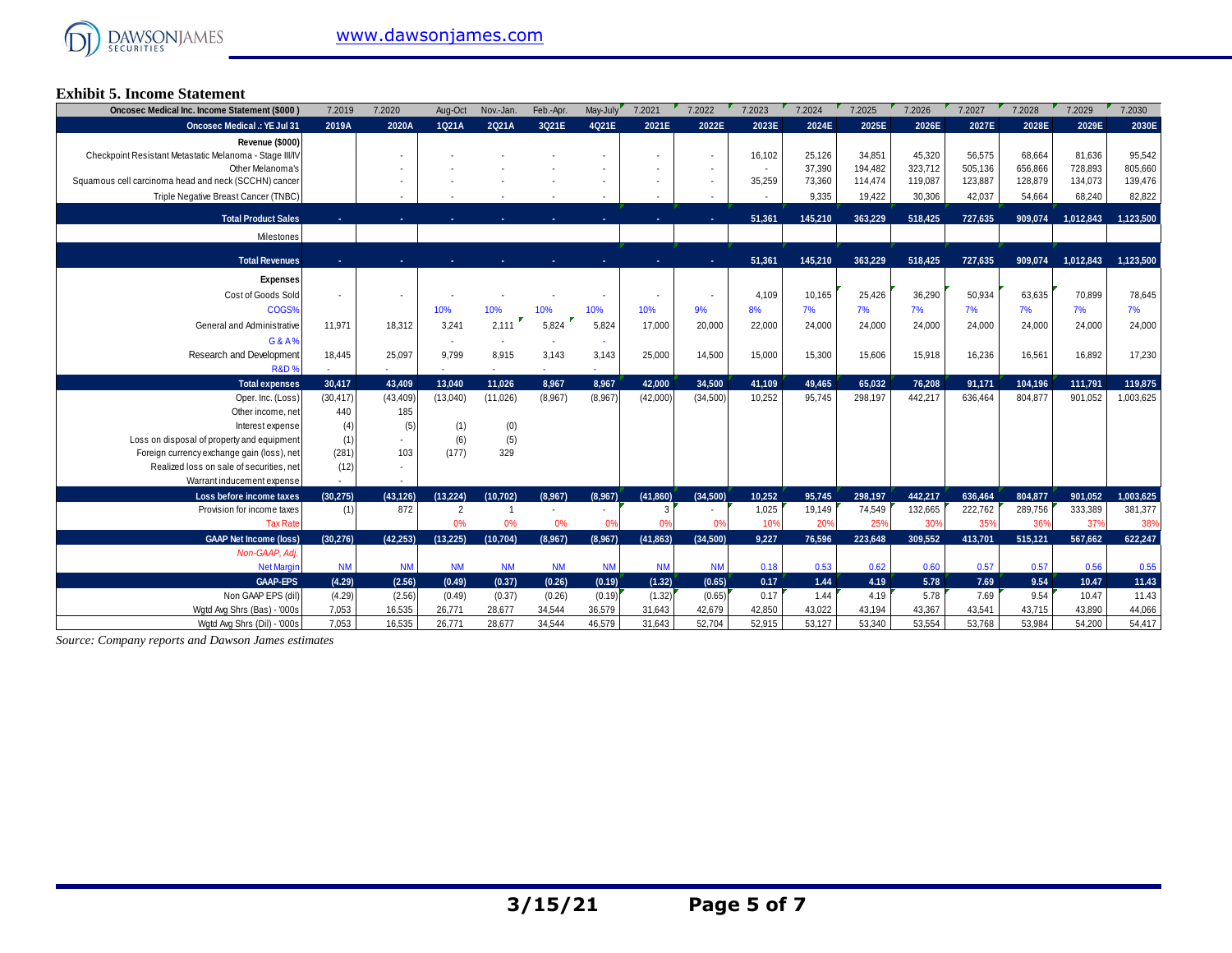

Companies mentioned in this report:

#### **Important Disclosures:**



Price target and ratings changes over the past three years:

Initiated – Buy – July 27,  $2020$  – Price Target \$10.00

Update – Buy – August 27, 2020 – Price Target \$10.00

Update – Buy – November 9, 2020 - Price Target \$10.00 Update – Buy – November 25, 2020 - Price Target \$10.00

Update – Buy – February 12, 2021 - Price Target \$10.00

Update – Buy – March 15, 2021 - Price Target \$10.00

Dawson James Securities, Inc. (the "Firm") is a member of the Financial Industry Regulatory Authority ("FINRA") and the Securities Investor Protection Corporation ("SIPC").

The Firm does not make a market in the securities of the subject Company (s). The Firm has engaged in investment banking relationships with the subject Company in the prior twelve months, as a manager or co-manager of a public offering and has received compensation resulting from those relationships. The Firm may seek compensation for investment banking services in the future from the subject Company (s). The Firm has NOT received any other compensation from the subject Company (s) in the last 12 months for services unrelated to managing or co-managing of a public offering.

Neither the research analyst(s) whose name appears on this report nor any member of his (their) household is an officer, director, or advisory board member of these companies. The Firm and/or its directors and employees may own securities of the Company (s) in this report and may increase or decrease holdings in the future. As of February 28, 2021, the Firm as a whole did not beneficially own 1% or more of any class of common equity securities of the subject company(s) of this report. The Firm, its officers, directors, analysts, or employees may affect transactions in and have long or short positions in the securities (or options or warrants related to those securities) of the Company (s) subject to this report. The Firm may affect transactions as principal or agent in those securities.

Analysts receive no direct compensation in connection with the Firm's investment banking business. All Firm employees, including the analyst(s) responsible for preparing this report, may be eligible to receive non-product or service-specific monetary bonus compensation that is based upon various factors, including total revenues of the Firm and its affiliates as well as a portion of the proceeds from a broad pool of investment vehicles consisting of components of the compensation generated by investment banking activities, including but not limited to shares of stock and/or warrants, which may or may not include the securities referenced in this report.

Although the statements in this report have been obtained from and are based upon recognized statistical services, issuer reports or communications, or other sources that the Firm believes to be reliable, we cannot guarantee their accuracy. All opinions and estimates included in this report constitute the analyst's judgment as of the date of this report and are subject to change without notice.